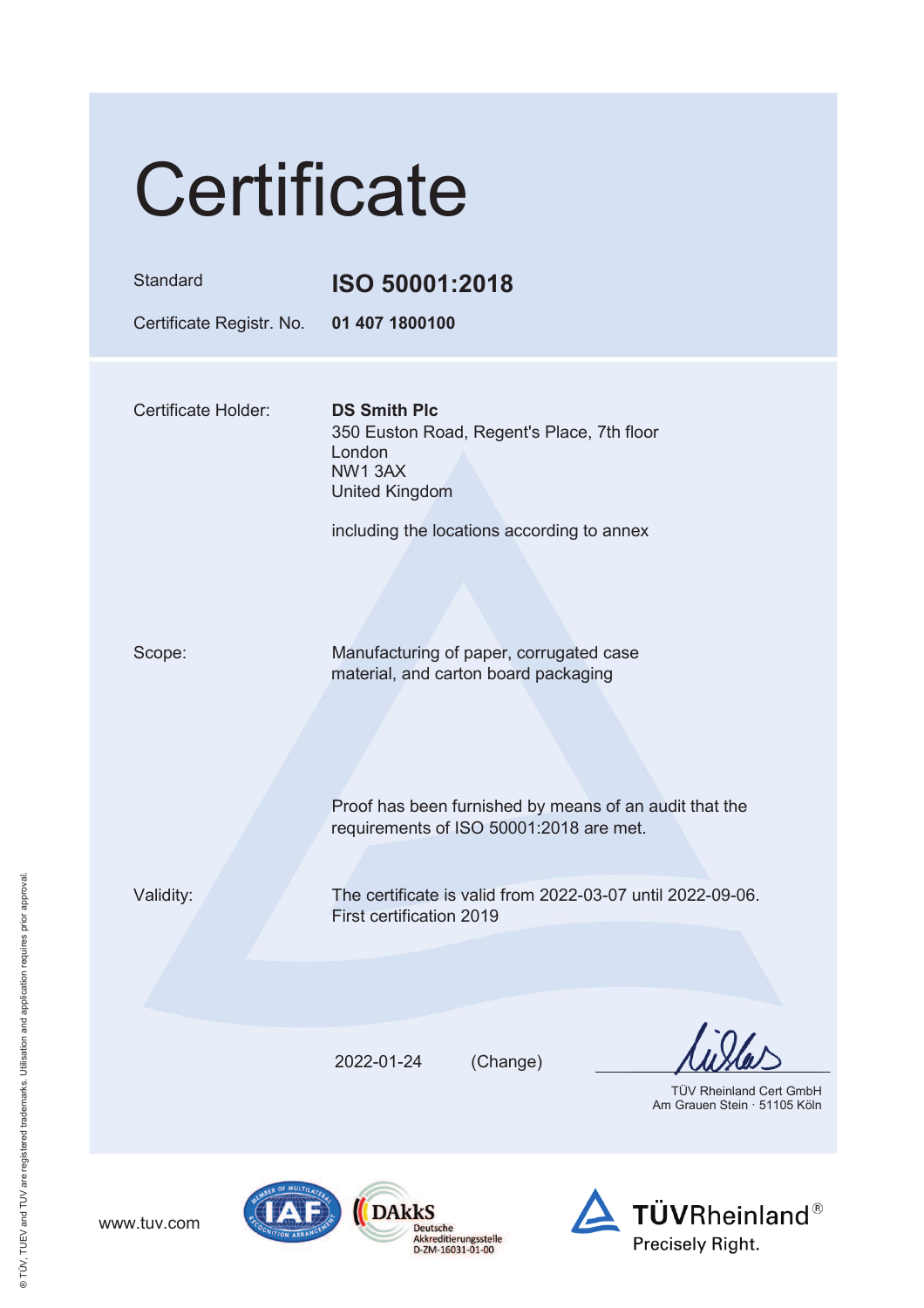Standard **ISO 50001:2018** 

Certificate Registr. No. **01 407 1800100** 

| No.  | Location                                                                                                | <b>Scope</b>                                                                                       |
|------|---------------------------------------------------------------------------------------------------------|----------------------------------------------------------------------------------------------------|
| /000 | c/o DS Smith Plc<br>350 Euston Road, Regent's Place,<br>7th floor<br>London<br>NW13AX<br>United Kingdom | Manufacturing of paper, corrugated<br>case material, and carton board<br>packaging                 |
| /001 | c/o DS Smith Packaging Italia S.p.A.<br>Via Torri Bianche 24<br>20871 Vimercate (MB) MB<br>Italy        | Design, development and<br>manufacturing of corrugated case<br>material and carton board packaging |
| /002 | c/o DS Smith Packaging Italia S.p.A.<br>Via Romana Ovest 349<br>55016 Porcari (LU) LU<br>Italy          | Design, development and<br>manufacturing of corrugated case<br>material and carton board packaging |
| /003 | c/o DS Smith Packaging Italia S.p.A.<br>Via T. Tasso 113<br>36027 Rosà (VI) VI<br>Italy                 | Design, development and<br>manufacturing of corrugated case<br>material and carton board packaging |
| /004 | c/o DS Smith Packaging Italia S.p.A.<br>Via Nogarole Rocca 5<br>37068 Vigasio (VR) VR<br>Italy          | Design, development and<br>manufacturing of corrugated case<br>material and carton board packaging |
| /005 | c/o DS Smith Packaging Demark A/S<br>Aastrupvej 30<br>8500 Grenaa<br><b>Denmark</b>                     | Manufacturing of products and<br>packaging solutions made of<br>corrugated board                   |

Page 1 of 15

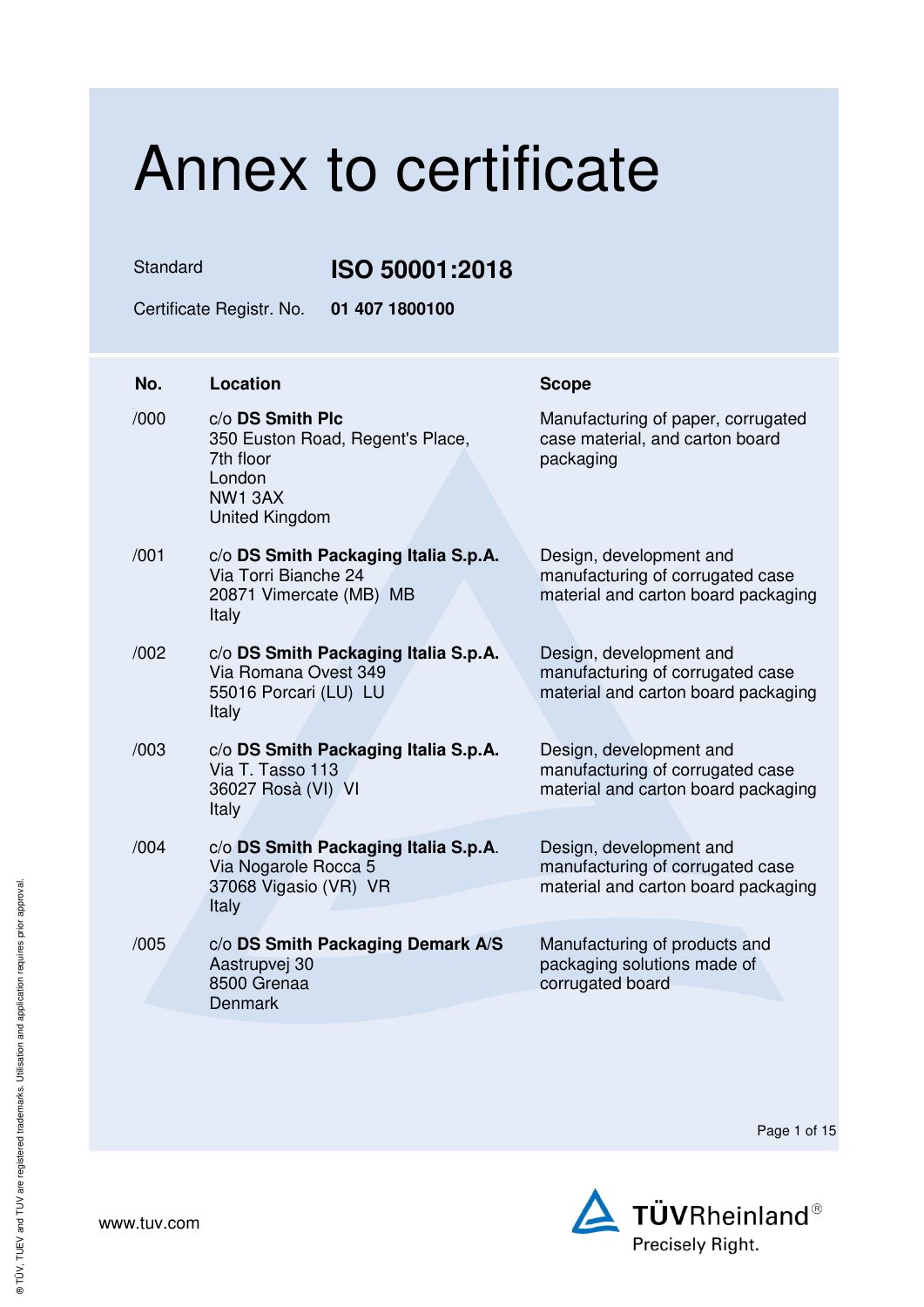Standard **ISO 50001:2018** 

Certificate Registr. No. **01 407 1800100** 

| /006 | c/o DS Smith Packaging Demark A/S<br>Tietgensvej 2 Taulov<br>7000 Fredericia<br><b>Denmark</b>       | Manufacturing of products and<br>packaging solutions made of<br>corrugated board   |
|------|------------------------------------------------------------------------------------------------------|------------------------------------------------------------------------------------|
| /007 | c/o DS Smith Packaging Finland Oy<br>Lielahdenkatu 10<br>33400 Tampere<br>Finland                    | Manufacturing of products and<br>packaging solutions made of<br>corrugated board   |
| /008 | c/o DS Smith Packaging Finland Oy<br>Nummela Hiidenmäentie 14<br>03100 Nummela<br>Finland            | Manufacturing of products and<br>packaging solutions made of<br>corrugated board   |
| /009 | c/o DS Smith Packaging Sweden AB<br>Värnamo Plant Wellvägen 2<br>SE-331 92 Värnamo<br>Sweden         | Manufacturing of products and<br>packaging solutions made of<br>corrugated board   |
| /010 | c/o DS Smith Packaging Sweden AB<br>Mariestad Plant Förrådsgatan 15<br>SE-542 35 Mariestad<br>Sweden | Manufacturing of products and<br>packaging solutions made of<br>corrugated board   |
| /011 | c/o DS Smith PACKAGING FRANCE<br>Tour Initiale, 1 Terrasse Bellini<br>92800 Puteaux<br>France        | Manufacturing of paper, corrugated<br>case material, and carton board<br>packaging |
| /012 | c/o DS SMITH PACKAGING<br><b>FEGERSHEIM</b><br>146 Rue de Lyon<br>67640 ILLKIRCH<br>France           | Manufacturing of paper, corrugated<br>case material, and carton board<br>packaging |

Page 2 of 15

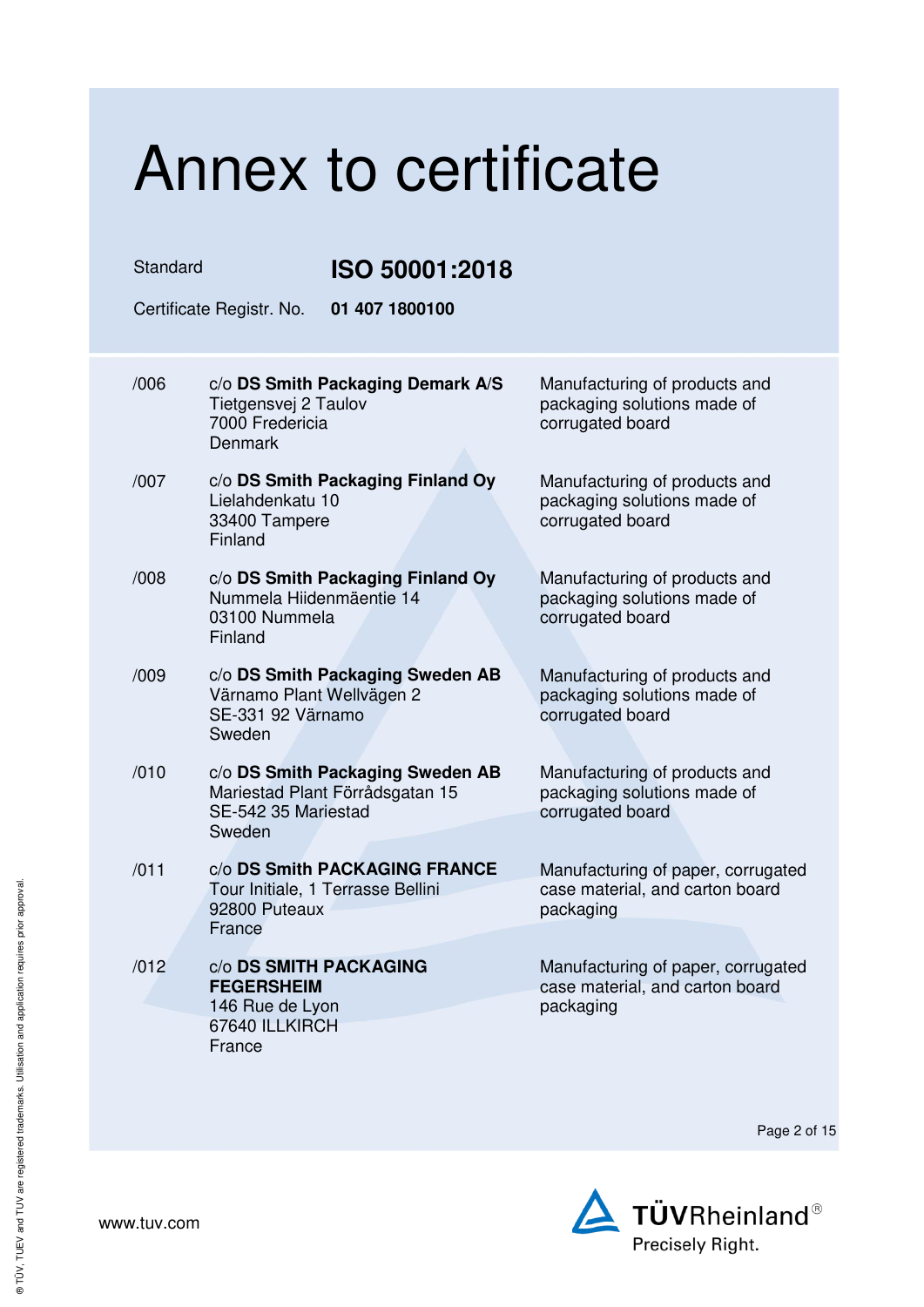Standard **ISO 50001:2018** 

Certificate Registr. No. **01 407 1800100** 

- /013 c/o **DS SMITH PACKAGING CONSUMER** Parc Industriel Rue de l'ardoisière 45170 NEUVILLE AUX BOIS France
- /014 c/o **DS SMITH PACKAGING CONSUMER** Route de la Gare 2 87600 ROCHECHOUART **France**
- /015 c/o **DS SMITH PACKAGING CONSUMER** Route de Pithiviers 28390 TOURY France
- /016 c/o **DS SMITH PACKAGING ATLANTIQUE** BP 49 Le Bignon Parc d'Activité de Tournebride 18 rue G. Eiffel - 44118 LA CHEVROLIERE France
- /017 c/o **DS SMITH PACKAGING NORD-EST** 11, Route Industrielle 68320 KUNHEIM **France**
- /018 c/o **DS SMITH PACKAGING NORD-EST** Rue Auguste Bonamy 60131 SAINT-JUST-EN-CHAUSSEE **France**

Manufacturing of paper, corrugated case material, and carton board packaging

Manufacturing of paper, corrugated case material, and carton board packaging

Manufacturing of paper, corrugated case material, and carton board packaging

Manufacturing of paper, corrugated case material, and carton board packaging

Manufacturing of paper, corrugated case material, and carton board packaging

Manufacturing of paper, corrugated case material, and carton board packaging

Page 3 of 15

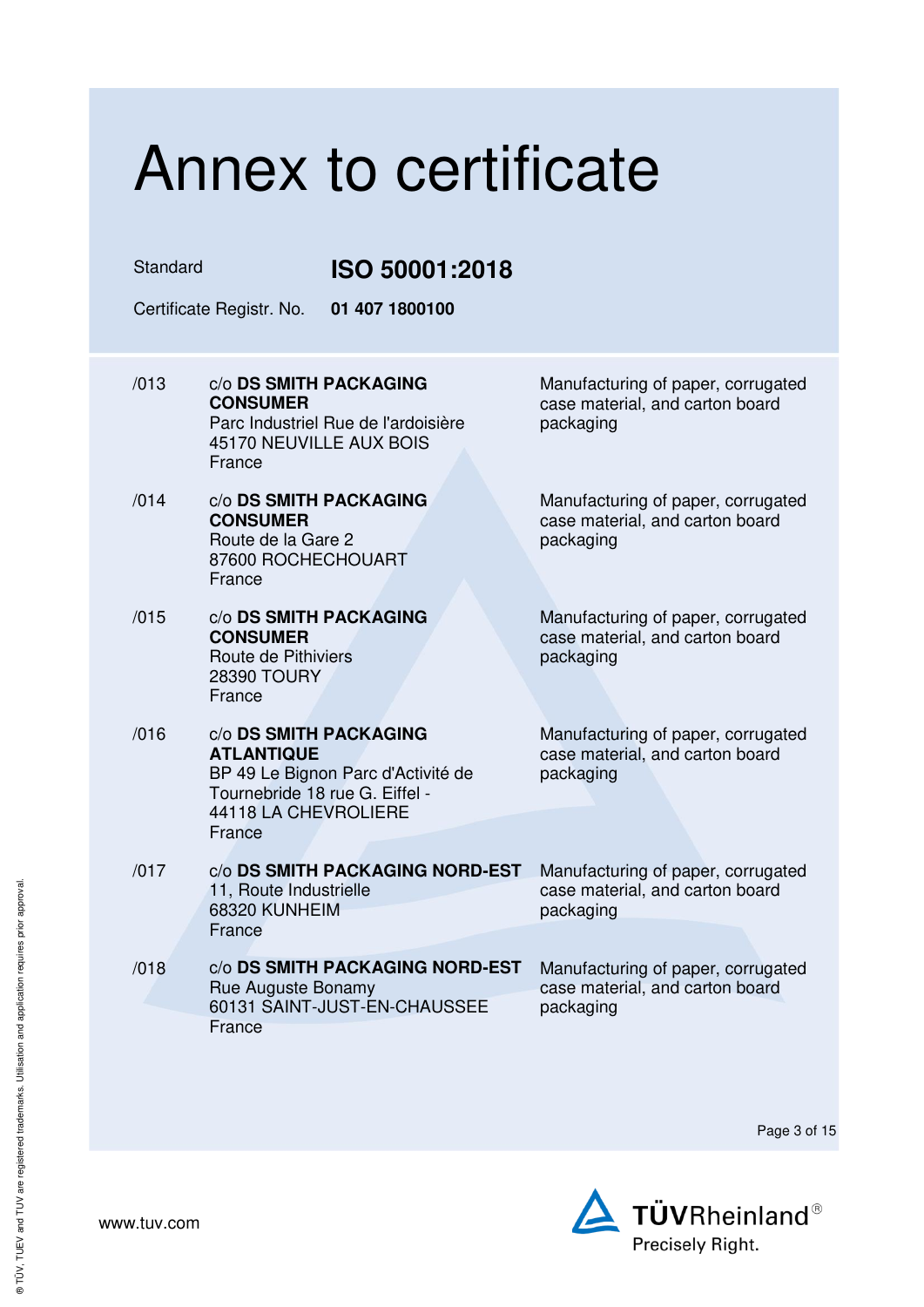| Annex to certificate       |                                                                                                                           |                                                                                                    |  |
|----------------------------|---------------------------------------------------------------------------------------------------------------------------|----------------------------------------------------------------------------------------------------|--|
| Standard<br>ISO 50001:2018 |                                                                                                                           |                                                                                                    |  |
|                            | 01 407 1800100<br>Certificate Registr. No.                                                                                |                                                                                                    |  |
| /019                       | C/O DS SMITH PACKAGING SUD-EST<br>ZI du Pré de la Barre<br>38440 SAINT-JEAN-DE-BOURNAY<br>France                          | Manufacturing of paper, corrugated<br>case material, and carton board<br>packaging                 |  |
| /020                       | C/O DS SMITH PACKAGING SUD-<br><b>OUEST</b><br>Rue du commerce CS<br>40002 Châteaubernard 16121 COGNAC<br>Cedex<br>France | Manufacturing of paper, corrugated<br>case material, and carton board<br>packaging                 |  |
| /021                       | C/O DS SMITH PACKAGING BRETAGNE<br>ZAC de Kervoasdoué - BP 209<br>29834 CARHAIX-PLOUGUER Cedex<br>France                  | Manufacturing of paper, corrugated<br>case material, and carton board<br>packaging                 |  |
| /022                       | c/o Toscana Ondulati<br>Via Del Fanuccio 126<br>55012 Marlia LU<br>Italy                                                  | Design, development and<br>manufacturing of corrugated case<br>material and carton board packaging |  |
| /023                       | c/o Toscana Ondulati<br>Via Sicilia 111<br>56035 Perignano PI<br>Italy                                                    | Design, development and<br>manufacturing of corrugated case<br>material and carton board packaging |  |
| /024                       | c/o DS Smith Packaging Italia Spa<br>Via D. Savio 45<br>10023 Pessione TO<br><b>Italy</b>                                 | Design, development and<br>manufacturing of corrugated case<br>material and carton board packaging |  |
| /025                       | c/o DS Smith Packaging Italia Spa<br>Zona ASI - Loc. Boscofangone<br>80035 Nola NA<br>Italy                               | Design, development and<br>manufacturing of corrugated case<br>material and carton board packaging |  |

Page 4 of 15

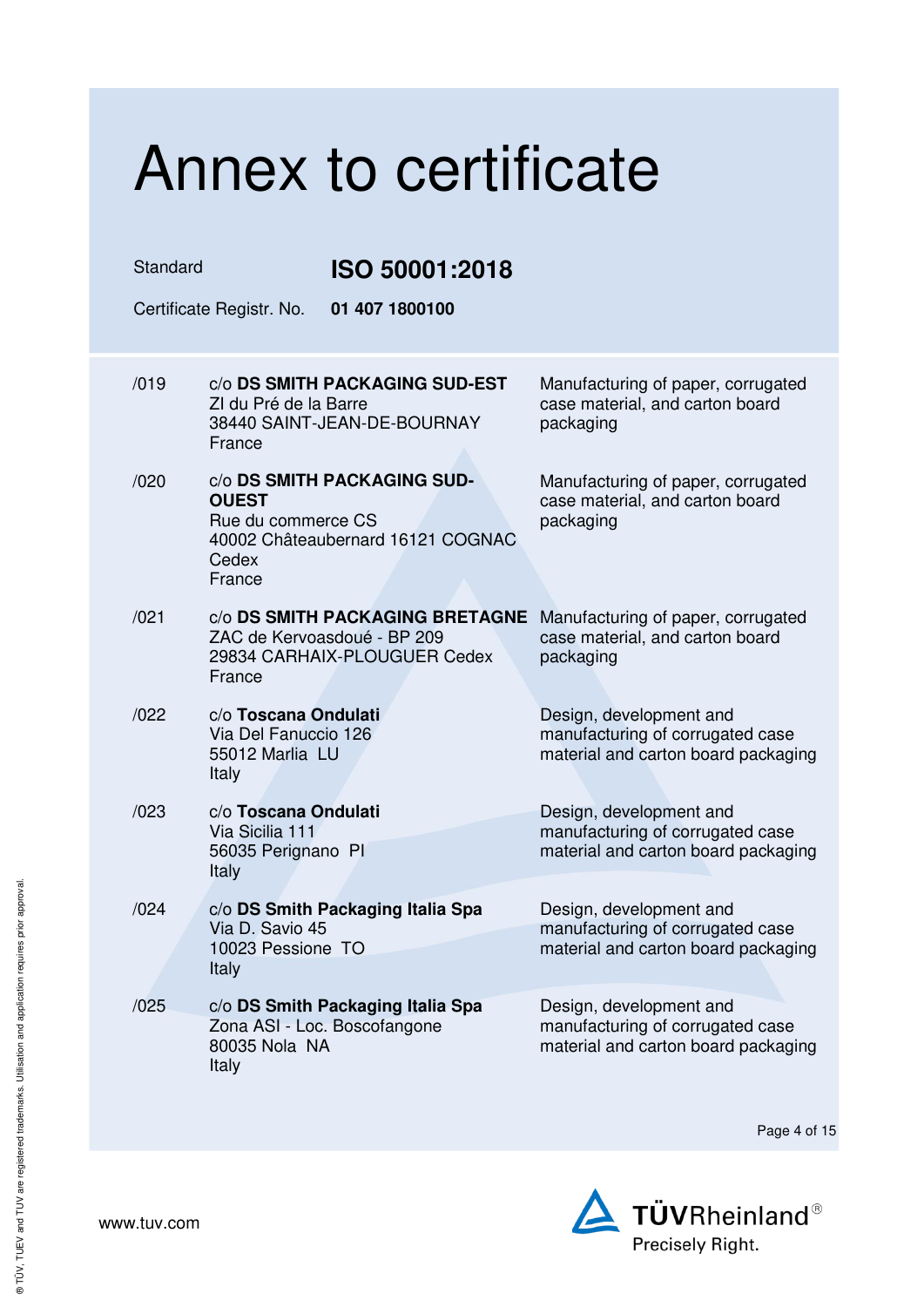### Annex to certificate Standard **ISO 50001:2018**  Certificate Registr. No. **01 407 1800100**  /026 c/o **DS Smith Packaging Italia Spa** Via M. Buonarroti 76 20862 Arcore MB Italy Design, development and manufacturing of corrugated case material and carton board packaging /027 c/o **DS Smith Packaging Italia Spa** Via F. Parri 3 60020 Agugliano AN Italy Design, development and manufacturing of corrugated case material and carton board packaging /028 c/o **DS Smith Packaging Italia Spa** Strada Alessandria 22 15044 Quargnento AL Italy Design, development and manufacturing of corrugated case material and carton board packaging /029 c/o **DS Smith Packaging Italia Spa** Via Bereguardina 4 20080 Casarile MI Italy Design, development and manufacturing of corrugated case material and carton board packaging /030 c/o **DS Smith Packaging Italia Spa** Via Dell'Industria 39 31041 Cornuda TV Italy Design, development and manufacturing of corrugated case material and carton board packaging /031 c/o **DS SMITH PACKAGING VELIN** ZI de la Plaine-Eloyes 88214 REMIREMONT Cedex France Manufacturing of paper, corrugated case material, and carton board packaging. /032 c/o **DS Smith Packaging Denmark, A/S** Bødkervej 3 7100 VEJLE **Denmark** Manufacturing of products and packaging solutions made of corrugated board.

Page 5 of 15

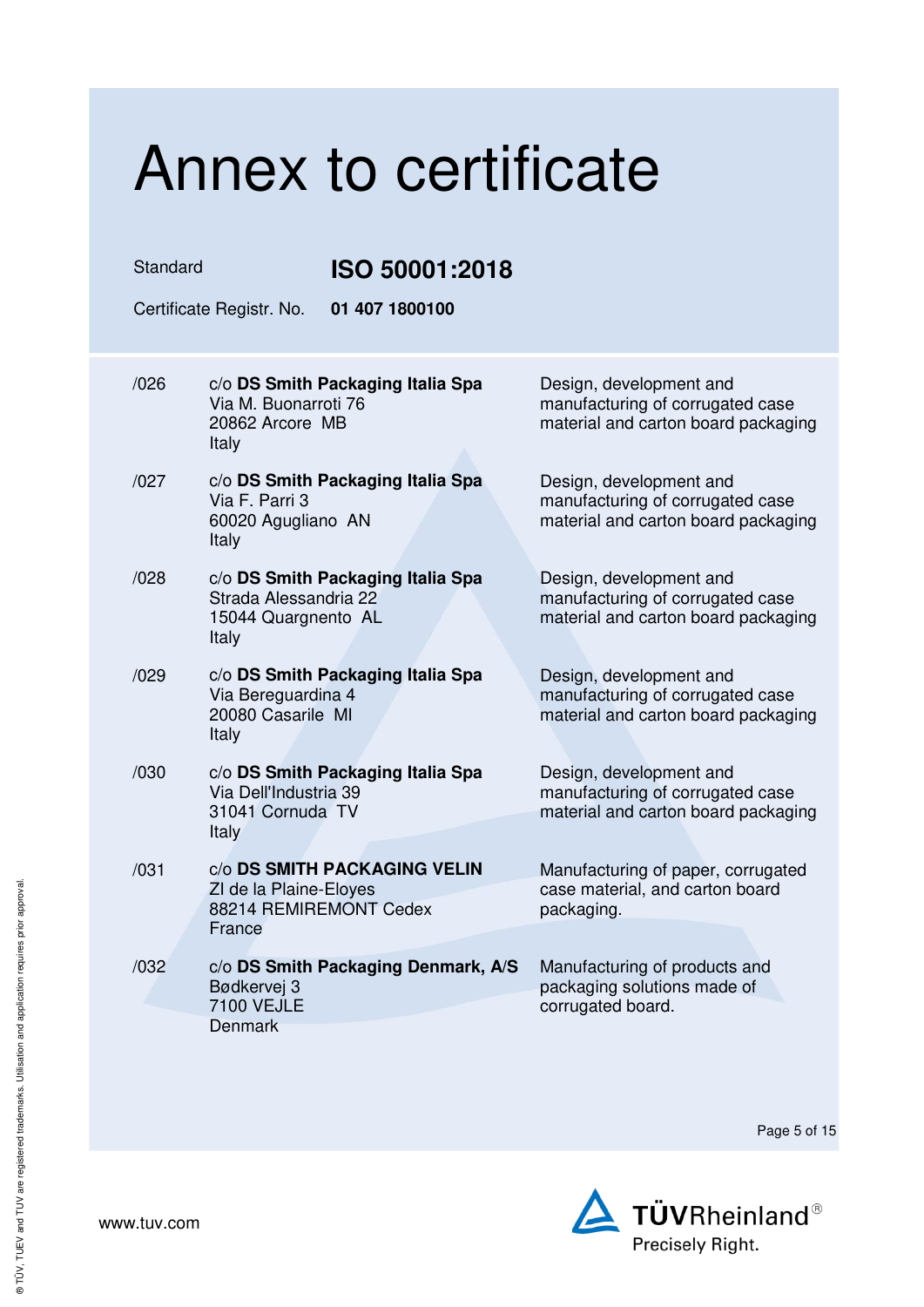Standard **ISO 50001:2018** 

Certificate Registr. No. **01 407 1800100** 

- /033 c/o **DS Smith Hellas S.A**. Sindos Industrial Area 570 22 Thessaloniki Greece
- /034 c/o **DS Smith S.A. Korinthos** Valtos Glyfada Ancient Corinthos 200 11 Perigiali **Greece**
- /035 c/o **DS Smith Cretan Hellas S.A.** Ierapetra Pachia Ammos 722 00 Ierápetra Greece
- /036 c/o **Bilokalnik – IPA d.d.** Dravska ulica 19 48000 Koprivnica **Croatia**
- /037 c/o **DS Smith AD Skopje** St.1632 no.1 1000 Skopje North Macedonia
- /038 c/o **DS Smith Packaging d.o.o.** BALKANSKA 72 37000 KRUŠEVAC Serbia

Manufacturing of paper, corrugated case material and carton board packaging

Manufacturing of paper, corrugated case material and carton board packaging

Manufacturing of paper, corrugated case material and carton board packaging

Manufacturing of paper, corrugated case material and carton board packaging

Manufacturing of paper, corrugated case material and carton board packaging

Manufacturing of paper, corrugated case material and carton board packaging

Page 6 of 15

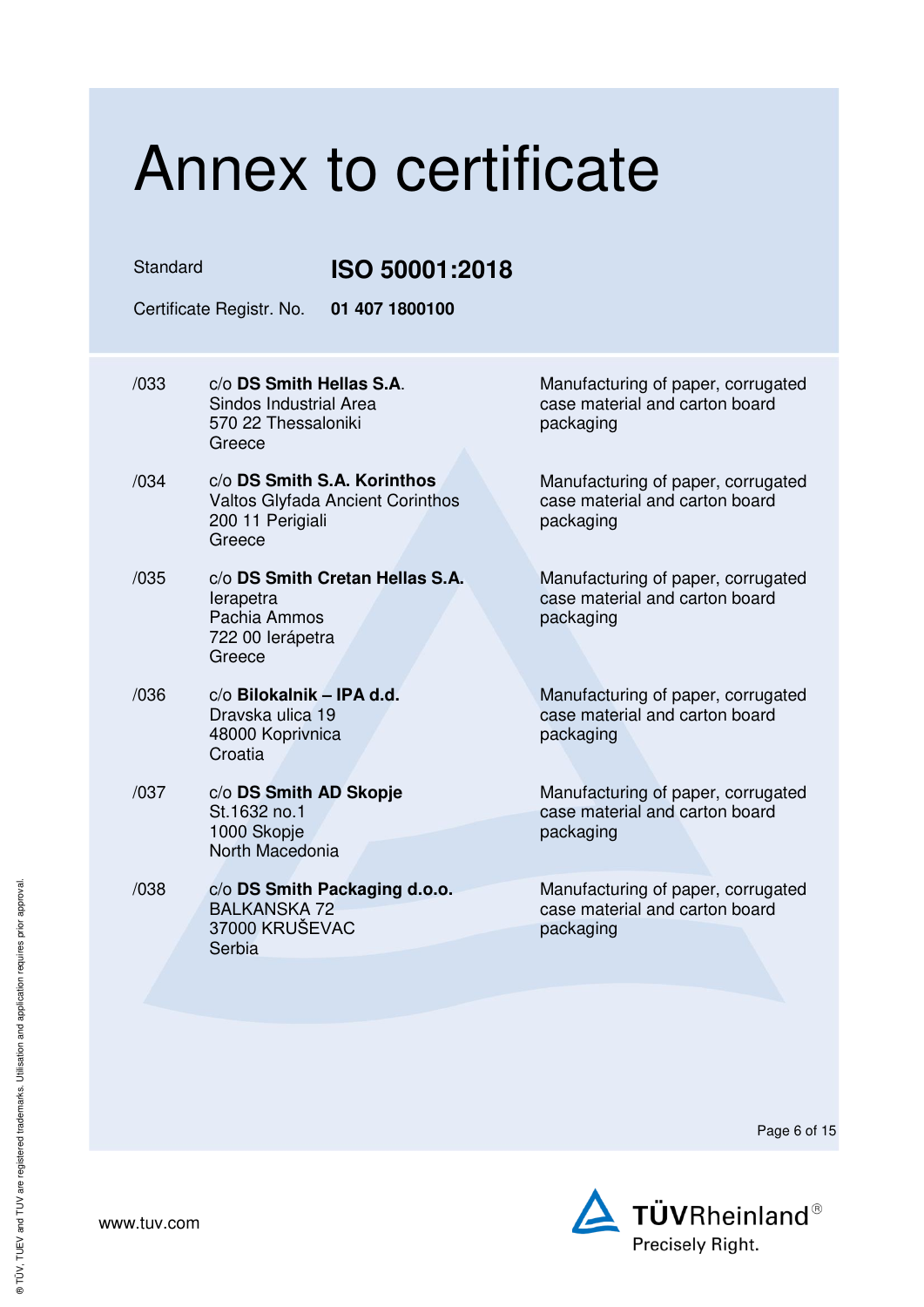| Annex to certificate |                                                                                                                                                               |                                                                                    |  |
|----------------------|---------------------------------------------------------------------------------------------------------------------------------------------------------------|------------------------------------------------------------------------------------|--|
| Standard             | ISO 50001:2018                                                                                                                                                |                                                                                    |  |
|                      | 01 407 1800100<br>Certificate Registr. No.                                                                                                                    |                                                                                    |  |
| /039                 | C/O DS SMITH PACKAGING<br>CARTOGAL, S.A.<br><b>Site CARTOGAL</b><br>Poligono Avenida da Tomada 0028 Fabric<br>15948 Aldeavella (A Pobra do Craminal)<br>Spain | Manufacturing of paper, corrugated<br>case material, and carton board<br>packaging |  |
| /040                 | c/o DS SMITH PACKAGING GALICIA,<br>S.A.<br><b>Site GALICIA</b><br>Calle Pousadoiro 9988 Fabric<br>36617 Vilagarcia de Arousa<br>Spain                         | Manufacturing of paper, corrugated<br>case material, and carton board<br>packaging |  |
| /041                 | C/O DS SMITH PACKAGING<br><b>MADRID, S.A.</b><br><b>Site MADRID</b><br>Avenida del Sol, 13<br>28850 Torrejon de Ardoz<br>Spain                                | Manufacturing of paper, corrugated<br>case material, and carton board<br>packaging |  |
| /042                 | c/o DS SMITH PACKAGING<br>PENEDES, S.A.<br><b>Site PENEDES</b><br>BP-2151 Confluencia C-15 S/N<br>08776 Sant Pere de Riudebitlles<br>(Barcelona)<br>Spain     | Manufacturing of paper, corrugated<br>case material, and carton board<br>packaging |  |
| /043                 | C/O DS SMITH PACKAGING PORTUGAL<br><b>Site ESMORIZ</b><br>Rua Mestra Cecilia do Simao 378<br>3885-593 Condesende, Esmoriz<br>Portugal                         | Manufacturing of paper, corrugated<br>case material, and carton board<br>packaging |  |

Page 7 of 15

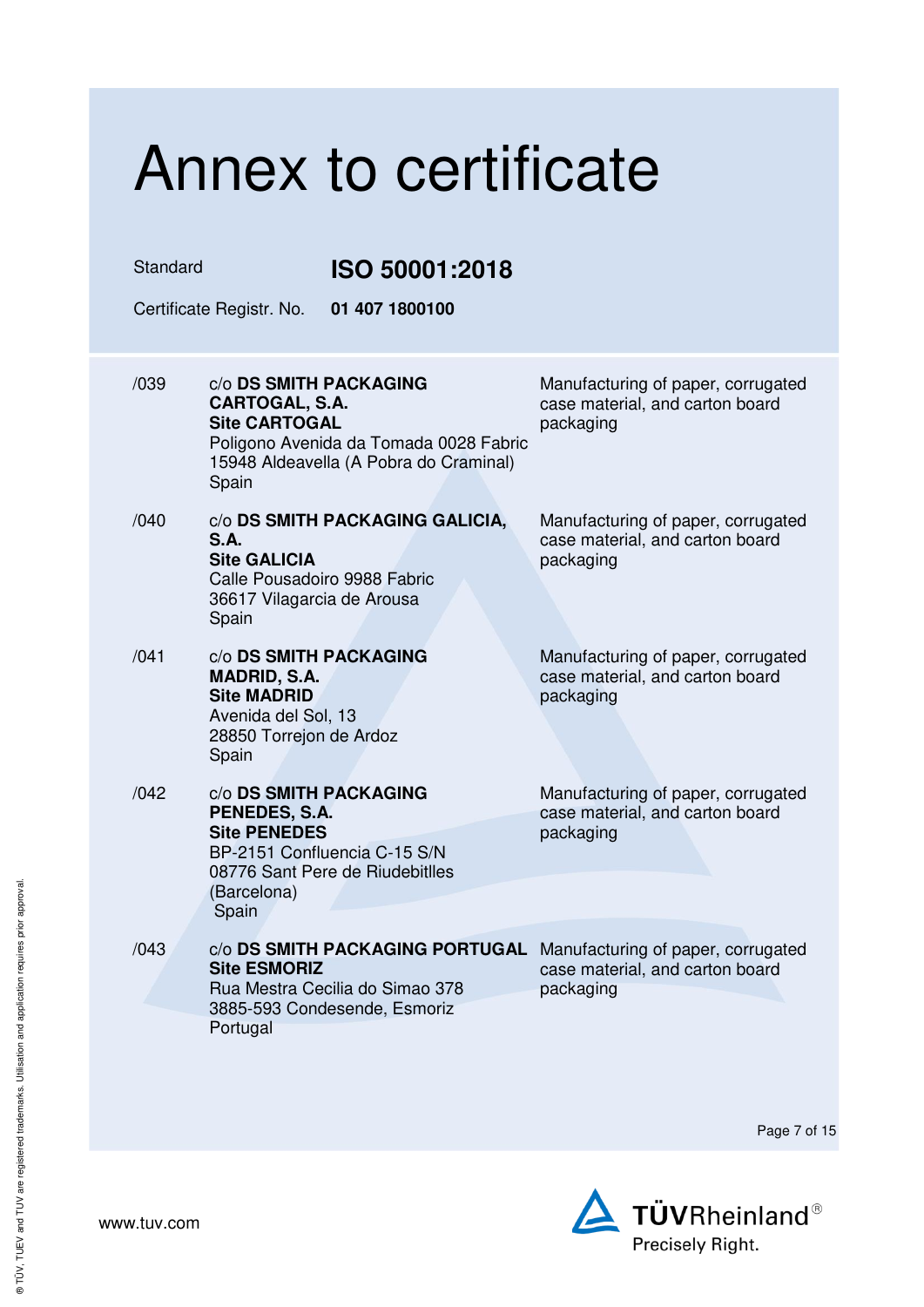### Annex to certificate Standard **ISO 50001:2018**  Certificate Registr. No. **01 407 1800100**  /044 c/o **DS SMITH PACKAGING ANDORRA, S.A.U. Site ANDORRA** Poligono Industrial "La Estacio" S/N 44500 Andorra (Teruel) Andorra Manufacturing of paper, corrugated case material, and carton board packaging /045 c/o **DS Smith Packaging Ltd Site Fordham** Fordham Road Newmarket CB8 7TX United Kingdom Manufacturing of paper, corrugated case material, and carton board packaging /046 c/o **DS Smith Packaging Ltd Site Featherstone** Commonside Lane **Featherstone** WF7 5DF United Kingdom Manufacturing of paper, corrugated case material, and carton board packaging /047 c/o **DS Smith Packaging Ltd Site Louth** Northfields, Grimsby Road **Lincolnshire** LN11 0LA United Kingdom Manufacturing of paper, corrugated case material, and carton board packaging /048 c/o **DS Smith Packaging Ltd** Site Clay Cross ss Pilsley Road, Danesmoor, Clay Cr **Chesterfield** S45 9BX United Kingdom Manufacturing of paper, corrugated case material, and carton board packaging

Page 8 of 15

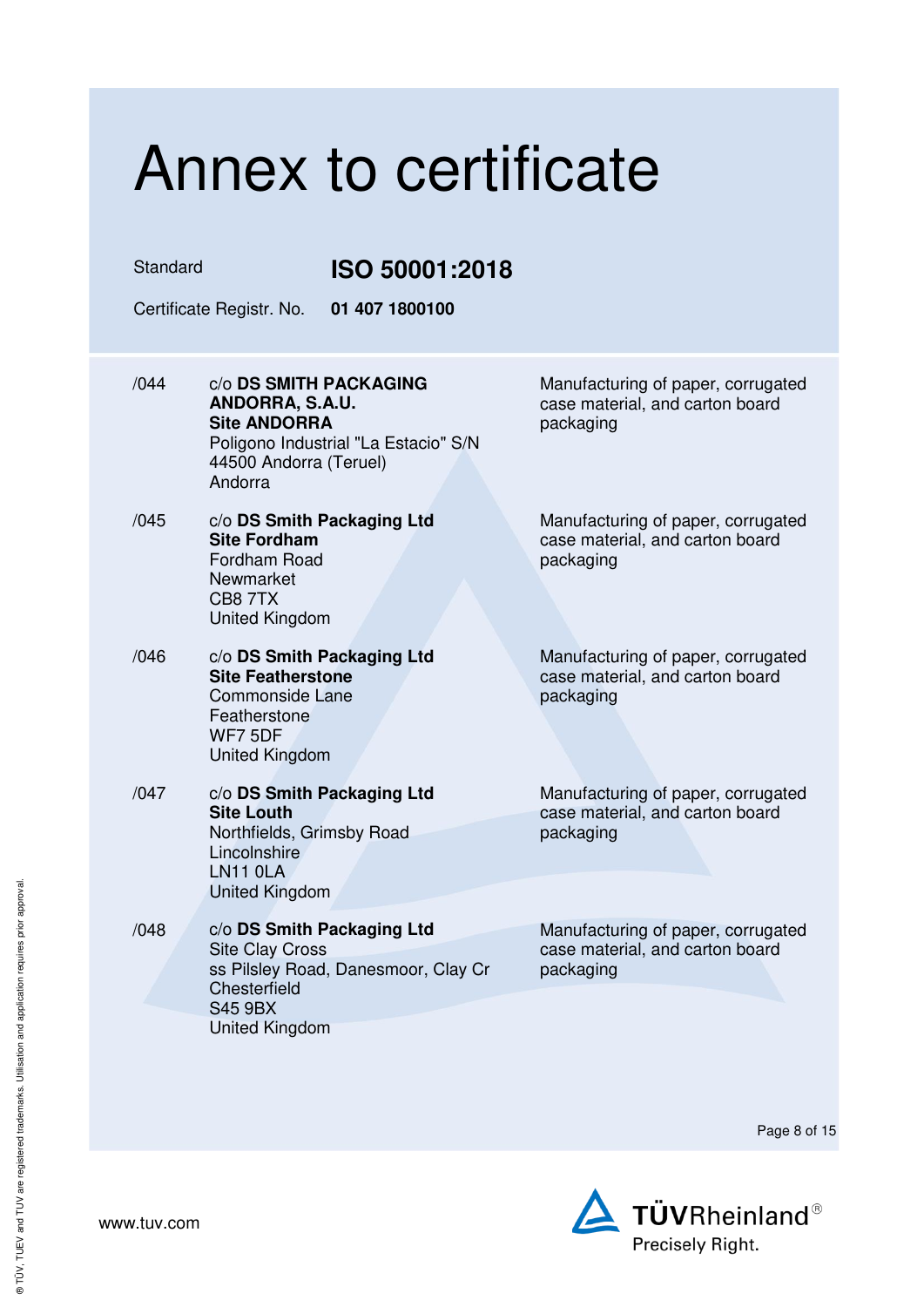### Annex to certificate Standard **ISO 50001:2018**  Certificate Registr. No. **01 407 1800100**  /049 c/o **DS Smith Packaging Ltd Site Devizes** Mill Road Devizes SN10 3EW United Kingdom Manufacturing of paper, corrugated case material, and carton board packaging /050 c/o **DS Smith Packaging Ltd Site Blunham** South Mills, The Ridgeway, Blunham Bedford MK44 3PH United Kingdom Manufacturing of paper, corrugated case material, and carton board packaging /051 c/o **DS Smith Packaging Ltd Site Livingston** Muir Road, Houstoun Industrial Estate **Livingston** EH54 5DP United Kingdom Manufacturing of paper, corrugated case material, and carton board packaging /052 c/o **DS Smith Packaging Ltd Site Hinckley** Dodwells Road **Hinckley** LE10 3BX United Kingdom Manufacturing of paper, corrugated case material, and carton board packaging /053 c/o **DS Smith Packaging Ltd Site Belper** Derby Road Belper DE56 1WL United Kingdom Manufacturing of paper, corrugated case material, and carton board packaging

Page 9 of 15

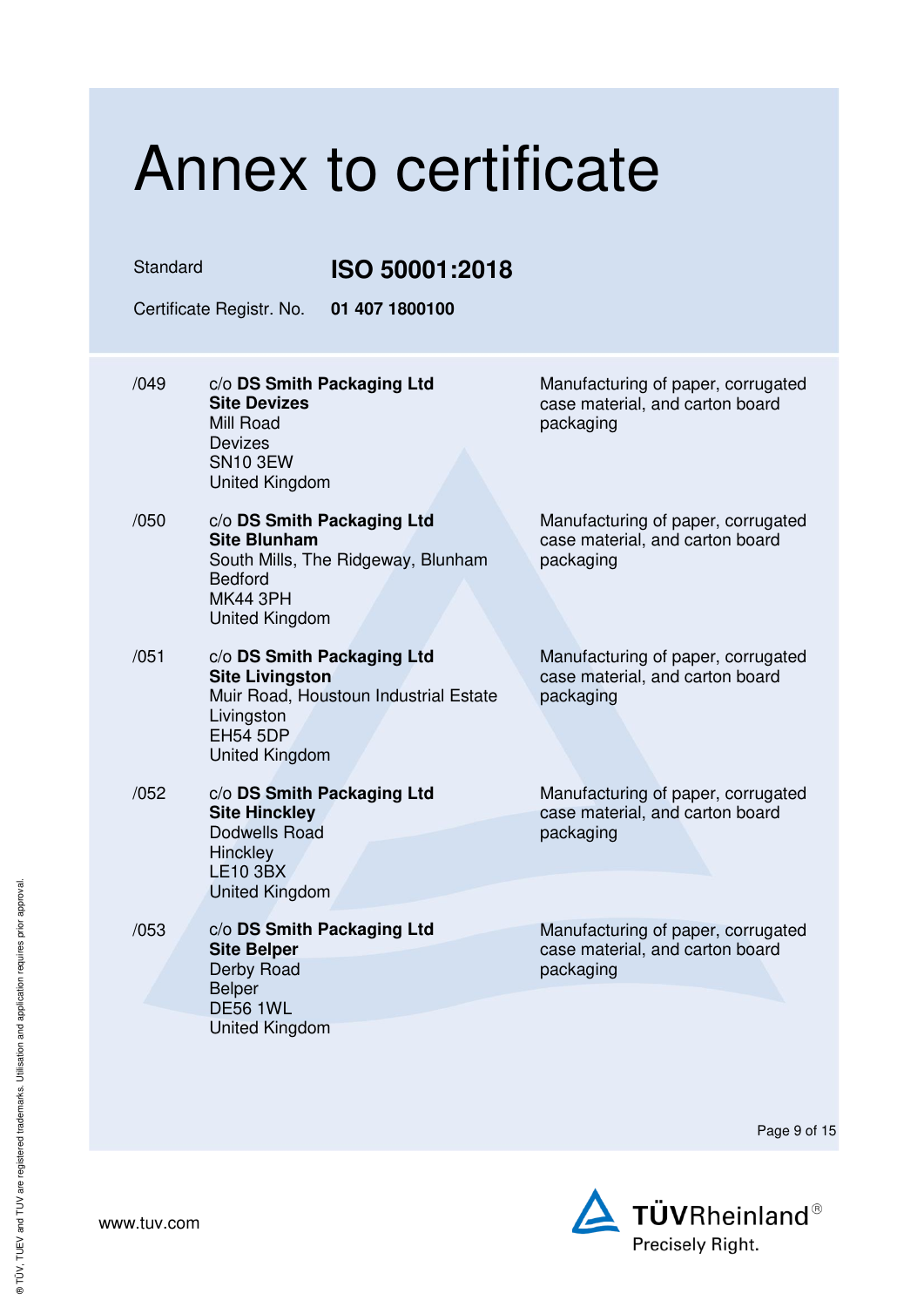| Annex to certificate |                                                                                                                                                                 |                |                                                                                                    |
|----------------------|-----------------------------------------------------------------------------------------------------------------------------------------------------------------|----------------|----------------------------------------------------------------------------------------------------|
| Standard             |                                                                                                                                                                 | ISO 50001:2018 |                                                                                                    |
|                      | Certificate Registr. No.                                                                                                                                        | 01 407 1800100 |                                                                                                    |
| /054                 | c/o DS Smith Packaging Ltd<br><b>Site Converters</b><br>Windsor Road, Fairfields Industrial Estate<br>Louth<br><b>LN11 0YG</b><br>United Kingdom                |                | Manufacturing of paper, corrugated<br>case material, and carton board<br>packaging                 |
| /055                 | c/o DS Smith Packaging Ltd<br><b>Site Kettering</b><br>Cromwell House, Latimer Park, Burton<br>Latimer<br>Kettering<br><b>NN15 5YZ</b><br><b>United Kingdom</b> |                | Manufacturing of paper, corrugated<br>case material, and carton board<br>packaging                 |
| /056                 | c/o DS Smith Packaging Ltd<br><b>Site Launceston</b><br><b>Hurdon Road</b><br>Launceston<br><b>PL15 9HN</b><br><b>United Kingdom</b>                            |                | Manufacturing of paper, corrugated<br>case material, and carton board<br>packaging                 |
| /057                 | c/o DS Smith Packaging Ltd<br><b>Site Burscough</b><br>Red Cat Lane, Burscough<br><b>Ormskirk</b><br><b>L40 0SY</b><br>United Kingdom                           |                | Manufacturing of paper, corrugated<br>case material, and carton board<br>packaging                 |
| /058                 | c/o DS Smith Packaging Belgium NV<br><b>Site Buggenhout</b><br>Beukenstraat 115<br>9255 Buggenhout<br>Belgium                                                   |                | Design, development and<br>manufacturing of corrugated case<br>material and carton board packaging |

Page 10 of 15

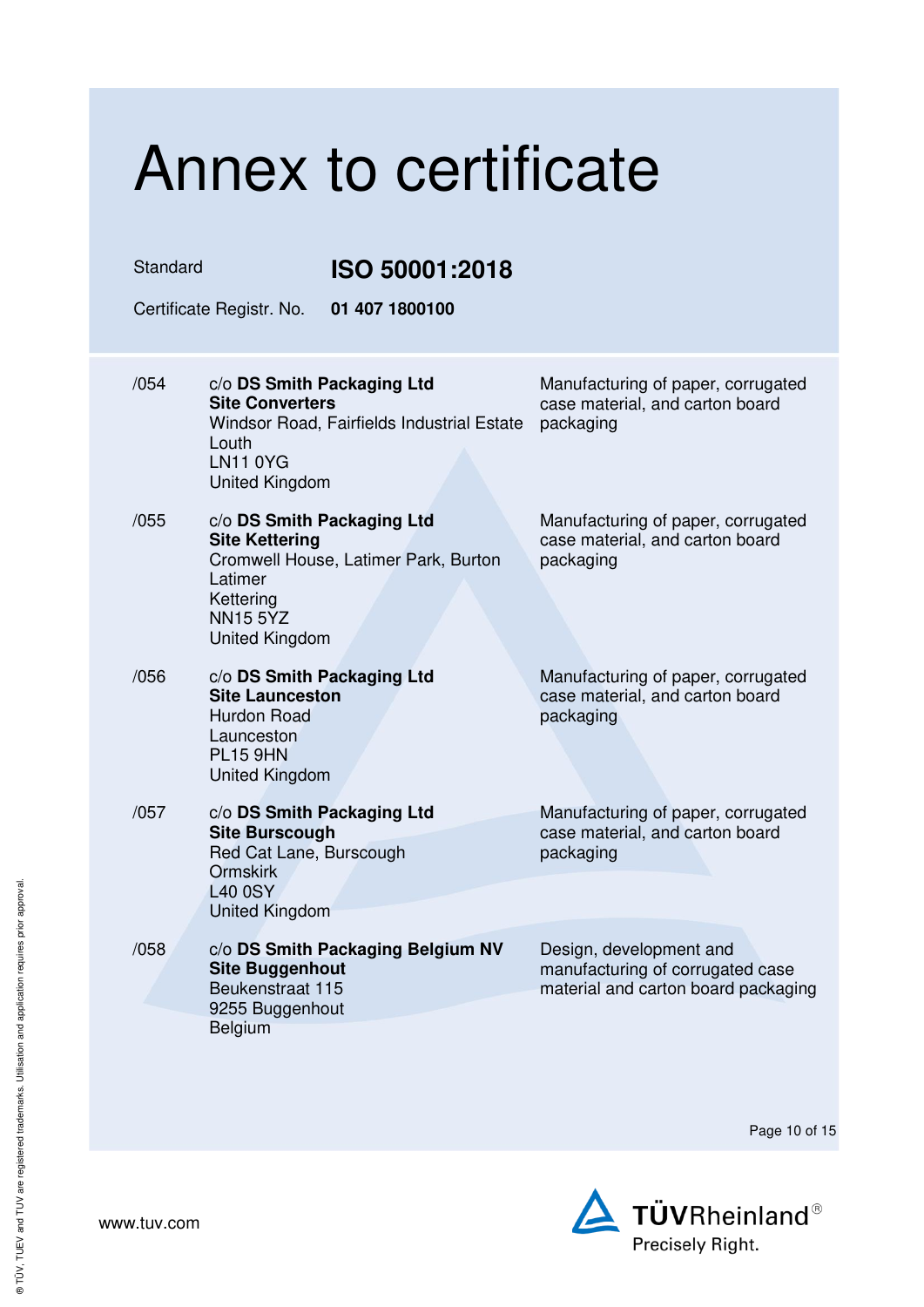| Annex to certificate              |                                                                                                                                                  |                                                                                                    |  |
|-----------------------------------|--------------------------------------------------------------------------------------------------------------------------------------------------|----------------------------------------------------------------------------------------------------|--|
| Standard<br><b>ISO 50001:2018</b> |                                                                                                                                                  |                                                                                                    |  |
|                                   | Certificate Registr. No.<br>01 407 1800100                                                                                                       |                                                                                                    |  |
| /059                              | c/o DS Smith Packaging Belgium NV<br><b>Site Ghent</b><br>New Orleansstraat 100<br>9000 Gent<br><b>Belgium</b>                                   | Design, development and<br>manufacturing of corrugated case<br>material and carton board packaging |  |
| /060                              | c/o DS Smith Packaging Nederland B.V.<br><b>Site Eerbeek</b><br>Coldenhovenseweg 130<br>6961 EH Eerbeek<br><b>Netherlands</b>                    | Design, development and<br>manufacturing of corrugated case<br>material and carton board packaging |  |
| /061                              | c/o DS Smith Packaging Tilburg C.V<br><b>Site Tilburg</b><br>Wegastraat 2<br>5015 BS TILBURG<br>Netherlands                                      | Design, development and<br>manufacturing of corrugated case<br>material and carton board packaging |  |
| /062                              | c/o DS Smith Packaging Almelo B.V.<br><b>Site Almelo</b><br>Bedrijvenpark Twente nr. 90<br>7602 KD Almelo<br>Netherlands                         | Design, development and<br>manufacturing of corrugated case<br>material and carton board packaging |  |
| /063                              | c/o DS Smith Packaging Barneveld B.V. Design, development and<br><b>Site Barneveld</b><br>Hermesweg 2<br>3771 ND Barneveld<br><b>Netherlands</b> | manufacturing of corrugated case<br>material and carton board packaging                            |  |
| /064                              | c/o DS Smith Packaging Tilburg C.V.<br><b>Site Loven</b><br>Jules Verneweg 90<br>5015 BM Tilburg<br>Netherlands                                  | Design, development and<br>manufacturing of corrugated case<br>material and carton board packaging |  |

Page 11 of 15

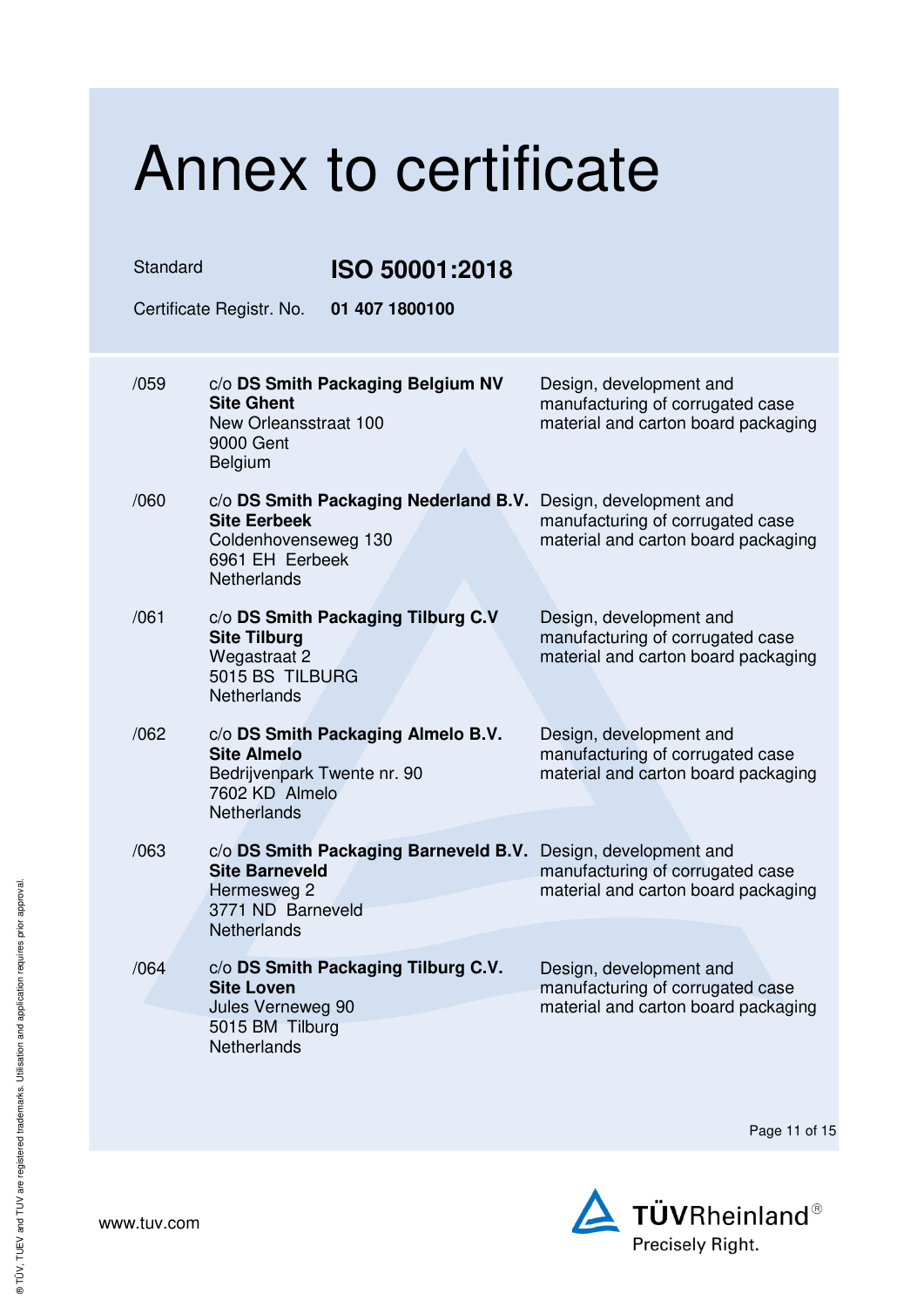| Annex to certificate                       |                                                                                                                                     |                                                                                    |  |
|--------------------------------------------|-------------------------------------------------------------------------------------------------------------------------------------|------------------------------------------------------------------------------------|--|
| Standard<br>ISO 50001:2018                 |                                                                                                                                     |                                                                                    |  |
| Certificate Registr. No.<br>01 407 1800100 |                                                                                                                                     |                                                                                    |  |
| /065                                       | c/o DS Smith Packaging Sweden AB<br>Koppargatan 28<br>601 17 Norrköping<br>Sweden                                                   | Manufacturing of paper, corrugated<br>case material, and carton board<br>packaging |  |
| /066                                       | c/o DS Smith Slovenija d.o.o.<br>Cesta prvih borcev 51<br>8280 BRESTANICA<br>Slovenia                                               | Manufacturing of paper, corrugated<br>case material, and carton board<br>packaging |  |
| /067                                       | c/o DS Smith Slovenija d.o.o.<br>PE Logatec<br>Tržaška cesta 1<br>1370 LOGATEC<br>Slovenia                                          | Manufacturing of paper, corrugated<br>case material, and carton board<br>packaging |  |
| /068                                       | c/o DS Smith Martin & DS Smith Turpak Manufacturing of paper, corrugated<br>Obaly a.s.<br>Robotnícka 1<br>036 80 MARTIN<br>Slovakia | case material, and carton board<br>packaging                                       |  |
| /069                                       | c/o DS Smith Timisoara & DS Smith<br><b>Packaging Romania</b><br>Timisoara<br>DN6 KM7 Calea Torontalului<br>Romania                 | Manufacturing of paper, corrugated<br>case material, and carton board<br>packaging |  |
| /070                                       | c/o DS Smith Ghimbay & DS SMITH<br><b>PACKAGING Ghimbav</b><br>Str. Fagarasului Nr. 46<br>507075 Ghimbav<br>Romania                 | Manufacturing of paper, corrugated<br>case material, and carton board<br>packaging |  |

Page 12 of 15

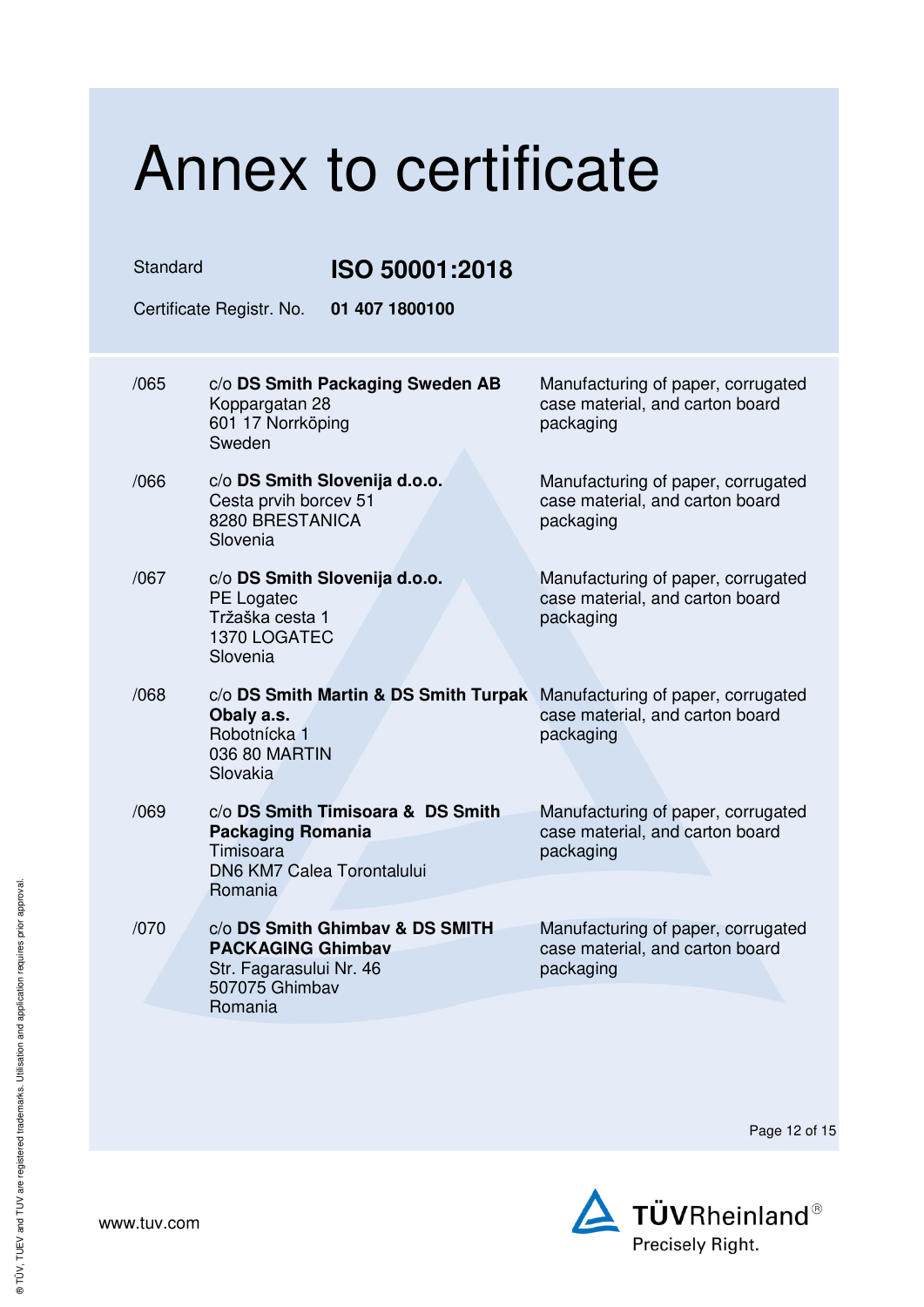Standard **ISO 50001:2018** 

Certificate Registr. No. **01 407 1800100** 

- /071 c/o **DS Smith Polska Sp. z o. o.** ul. Komitetu Obrony Robotnikow 45D 02-146 Warszawa Poland
- /072 c/o **DS Smith Polska Sp. z o. o.** ul. Malików 150 25-639 Kielce Poland
- /073 c/o **DS Smith Polska Sp. z o. o.** ul. Wschodnia 7 99-300 Kutno Poland
- /074 c/o **DS Smith Polska Sp. z o. o.** ul. Jana Dzierżonia 57 55-200 Oława Poland
- /075 c/o **DS Smith Polska Sp. z o. o.** ul. Milosna 30 82-500 Kwidzyn Poland
- /076 c/o **DS Smith Polska Sp. z o. o.** Savanorių pr. 183 02300 Vilnius-Vilniaus m. sav. Lithuania
- /077 c/o **DS Smith Polska Sp. z o. o.** Pae 24 11415 Tallinn **Estonia**

Design, development and manufacturing of corrugated case material and carton board packaging

Design, development and manufacturing of corrugated case material and carton board packaging

Design, development and manufacturing of corrugated case material and carton board packaging

Design, development and manufacturing of corrugated case material and carton board packaging

Design, development and manufacturing of corrugated case material and carton board packaging

Design, development and manufacturing of corrugated case material and carton board packaging

Design, development and manufacturing of corrugated case material and carton board packaging

Page 13 of 15

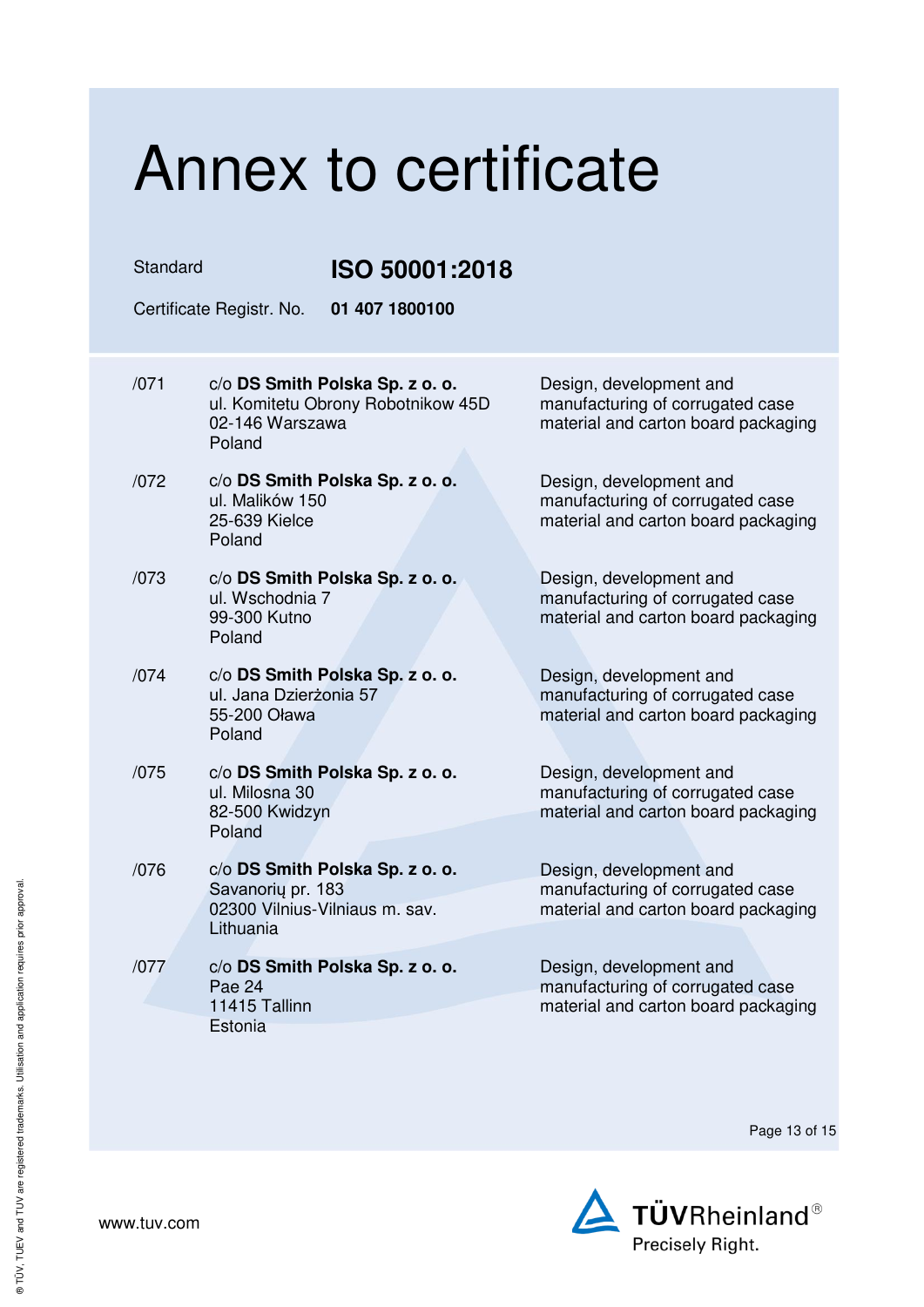| Annex to certificate                       |                                                                                                                                                        |           |  |
|--------------------------------------------|--------------------------------------------------------------------------------------------------------------------------------------------------------|-----------|--|
| Standard                                   | ISO 50001:2018                                                                                                                                         |           |  |
| Certificate Registr. No.<br>01 407 1800100 |                                                                                                                                                        |           |  |
| /078                                       | c/o DS Smith Polska Sp. z o. o.<br>Centrum Usług dla Klientow Mazowsze<br>Warehouse<br>ul. Geodetów 156<br>05-500 Piaseczno<br>Poland                  | Warehouse |  |
| /079                                       | c/o DS Smith Polska Sp. z o. o.<br>Centrum Usług dla Klientow Małopolska<br>Warehouse<br>ul. Ppor. Mieczysława Majdzika 16<br>32-050 Skawina<br>Poland | Warehouse |  |
| /080                                       | c/o DS Smith Polska Sp. z o. o.<br>Centrum usług dla klientow<br>Wielkopolska<br>Warehouse<br>ul. Rolna 3<br>62-080 Tarnowo Podgórne-Sady<br>Poland    | Warehouse |  |
| /081                                       | c/o DS Smith Polska Sp. z o. o.<br>Centrum Usług dla Klientów<br>Górny Śląsk<br>Warehouse<br>ul. Będzińska 47<br>41-250 Czeladź<br>Poland              | Warehouse |  |
| /082                                       | c/o DS Smith Polska Sp. z o. o.<br>Centrum usług dla klientów Mazowsze<br>Warehouse<br>ul. Niciarniana 49D<br>92-320 Łódź<br>Poland                    | Warehouse |  |

Page 14 of 15